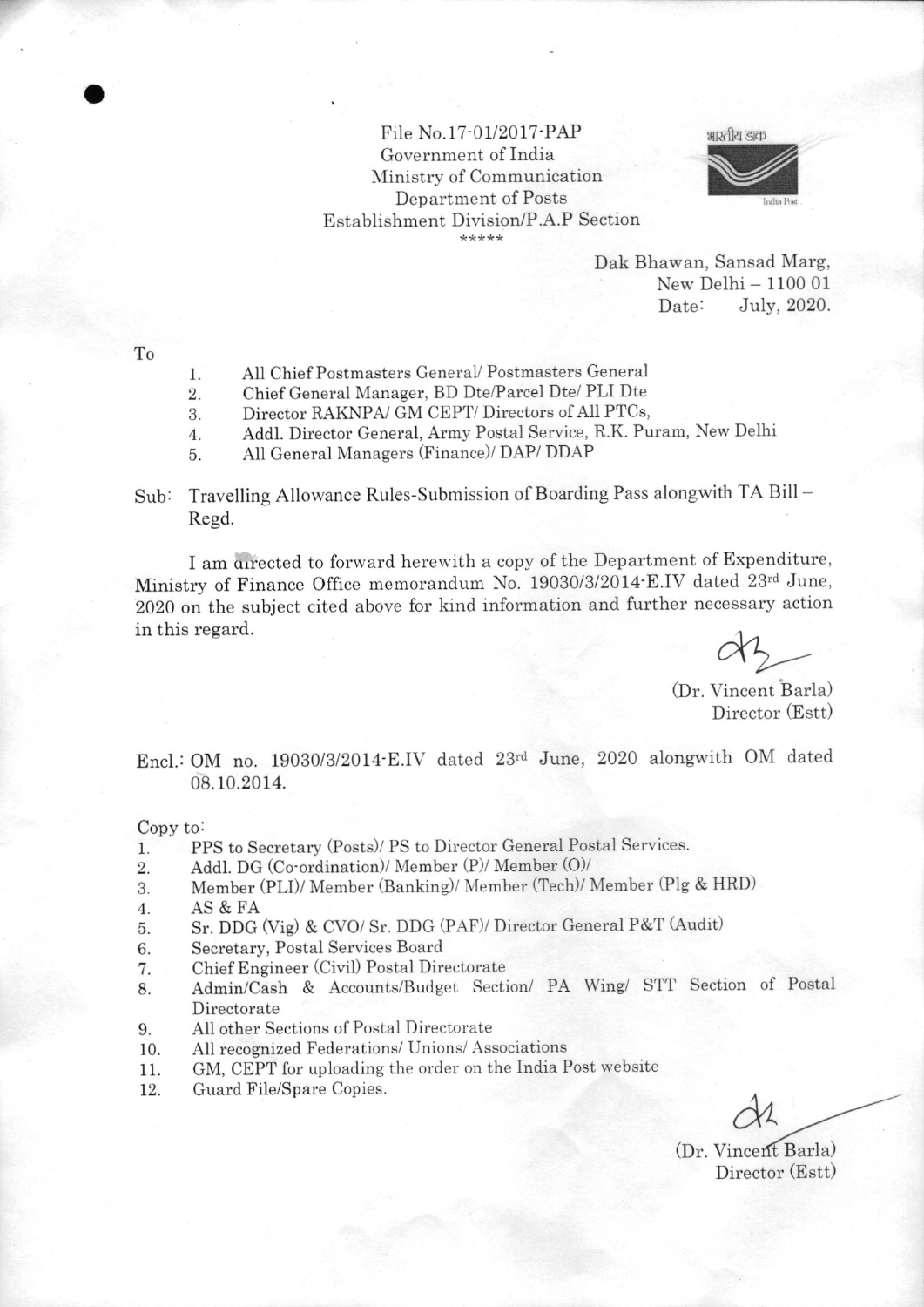No.1 9030/3/2014-E,lV Government of India Ministry of Finance Department of Expenditure

> North Block, New Delhi, Dated the 23<sup>rd</sup> June, 2020.

#### OFFICE MEMORANDUM

# subject: Travelling Allowance Rules. submission of Boarding Pass alongwith TA Bill,

o

The undersigned is directed to refer to this Department's 0,M, N0.19030/3/2014-E.lV dated 08.10.2014 regarding submission of Boarding Pass as a proof that the journey was actually performed by the official.

2. Several references are being received in this Department to do away with the condition of submissjon of Boarding Pass with the TA claims, The matter has been considered in this Department and it has been decided that in case, a Government servant is unable to submit the Boarding Pass alongwith TA Bill, he can submit a self-declaration certificate in lieu of Boarding Pass alongwith TA Bill. The protorma for self certification is enclosed as Annexure. The proforma needs to be countersigned by the Controlling Officer in case of officials below the Under Secretary level (i.e. from Pay level 10 and below) .

3. These instructions will be applicable in respect of journey on tour performed by employees of Central Government. Ministries/Departments are advised that these instructions may be brought to the notice of all concemed for compliance.

(Nirmala Dev) Deputy Secretary to the Govemment of lndia

All Ministries / Departments of the Government of India as per standard distribution list.

Copy to: C&AG, UPSG etc as per standard endorsement list.